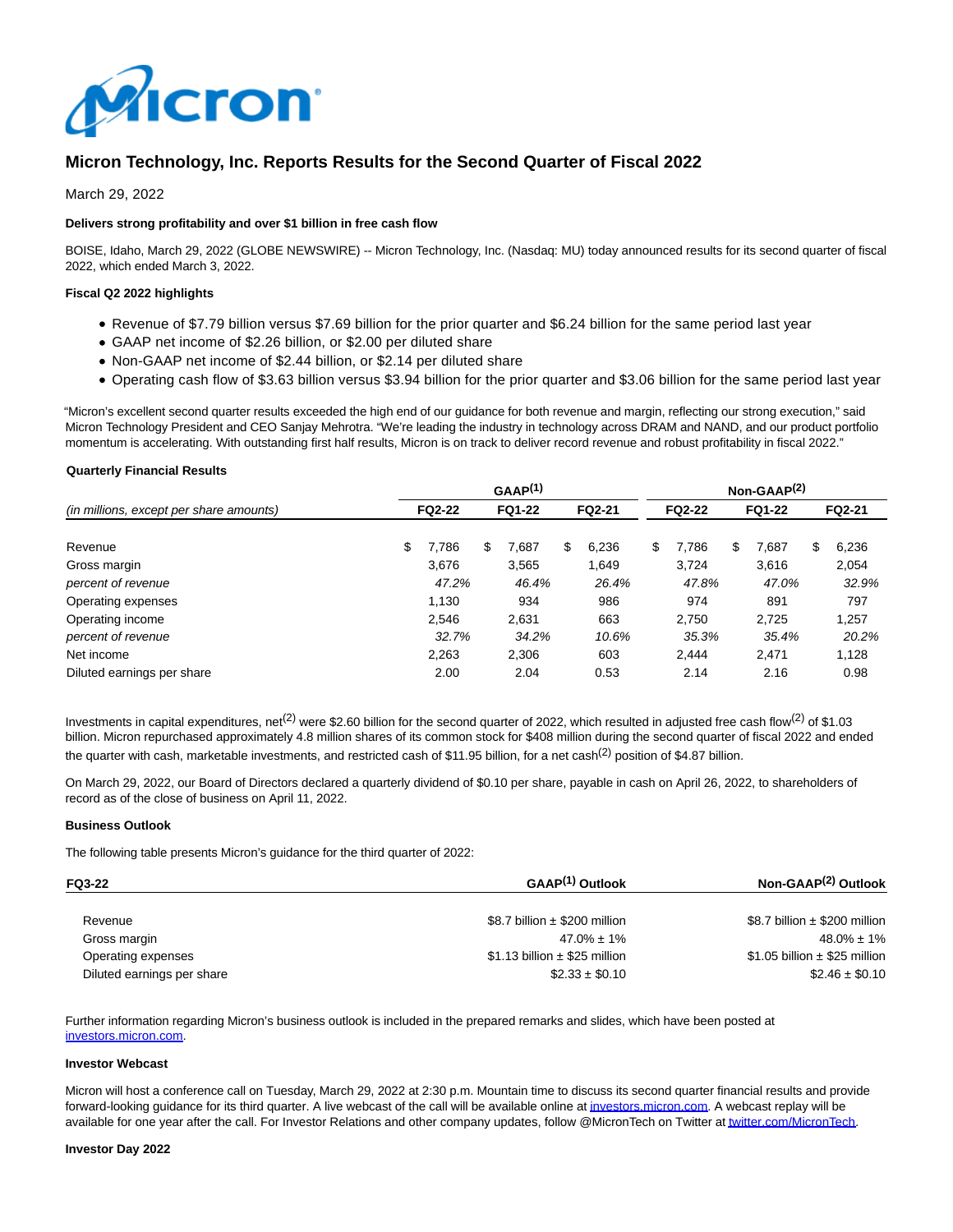Micron will host an Investor Day on Thursday, May 12, 2022, from 8:30 a.m. – 12:30 p.m. Pacific time in San Francisco. For details and to complete registration, please visi[t investorday.micron.com.](https://www.globenewswire.com/Tracker?data=4-TQCZ4qOoAU2gJ1WFmRdRo-F_Homz73fPkyeszp7RqNJQvtKVYMJ342Qxr_N3r0rTdrK8LCkyWQLryxbzH0k10jdD-7Xx_CY_oCMce61qY=) Please note, due to limited seating, registration for in-person attendance will be subject to confirmation.

Live webcast and subsequent replays of presentations will be accessible from Micron's Investor Relations website at [investors.micron.com.](https://www.globenewswire.com/Tracker?data=4-TQCZ4qOoAU2gJ1WFmRdYBU64CpnxylX-1ddLE7xV9-dRWBsxXVD5fIzoIrek9gWsKLscsVH-ikaFPYOxlrbNiHN5Fnzo_u4zpMJqwI-E0=)

#### **About Micron Technology, Inc.**

We are an industry leader in innovative memory and storage solutions transforming how the world uses information to enrich life for all. With a relentless focus on our customers, technology leadership, and manufacturing and operational excellence, Micron delivers a rich portfolio of high-performance DRAM, NAND, and NOR memory and storage products through our Micron® and Crucial® brands. Every day, the innovations that our people create fuel the data economy, enabling advances in artificial intelligence and 5G applications that unleash opportunities — from the data center to the intelligent edge and across the client and mobile user experience. To learn more about Micron Technology, Inc. (Nasdaq: MU), visit [micron.com.](https://www.globenewswire.com/Tracker?data=9Vwbalad7-4Eb6r16krHCFpzQfT34ONg2uy2VL58kcBhVlFQ6pgenS1dUasnz85HmUwW_SciMwPcTOu0U3J1mg==)

© 2022 Micron Technology, Inc. All rights reserved. Micron, the Micron logo, and all other Micron trademarks are the property of Micron Technology, Inc. All other trademarks are the property of their respective owners.

#### **Forward-Looking Statements**

This press release contains forward-looking statements regarding our industry, our strategic position, and our financial and operating results. These forward-looking statements are subject to a number of risks and uncertainties that could cause actual results to differ materially. Please refer to the documents we file with the Securities and Exchange Commission, specifically our most recent Form 10-K and Form 10-Q. These documents contain and identify important factors that could cause our actual results to differ materially from those contained in these forward-looking statements. These certain factors can be found at [micron.com/certainfactors.](https://www.globenewswire.com/Tracker?data=9Vwbalad7-4Eb6r16krHCAa0-f9uOB16o2elMLsjc_ovMwCUcPQViDbhXkEFQaqJ5nIWnZWgqMAbjb_sP176bkup4Y372Q4BG35c4SAXGBzdsao1aHO8_GP42qDBau3C) Although we believe that the expectations reflected in the forward-looking statements are reasonable, we cannot guarantee future results, levels of activity, performance, or achievements. We are under no duty to update any of the forwardlooking statements after the date of this release to conform these statements to actual results.

- (1) GAAP represents U.S. Generally Accepted Accounting Principles.
- (2) Non-GAAP represents GAAP excluding the impact of certain activities, which management excludes in analyzing our operating results and understanding trends in our earnings, adjusted free cash flow, net cash, and business outlook. Further information regarding Micron's use of non-GAAP measures and reconciliations between GAAP and non-GAAP measures are included within this press release.

### **MICRON TECHNOLOGY, INC. CONSOLIDATED STATEMENTS OF OPERATIONS**

(In millions, except per share amounts)

(Unaudited)

|                                                        | 2nd Qtr.         |    | 1st Qtr.            |    | 2nd Qtr.         |     | <b>Six months ended</b> |     |                  |
|--------------------------------------------------------|------------------|----|---------------------|----|------------------|-----|-------------------------|-----|------------------|
|                                                        | March 3,<br>2022 |    | December 2,<br>2021 |    | March 4,<br>2021 |     | March 3,<br>2022        |     | March 4,<br>2021 |
| Revenue                                                | \$<br>7,786      | \$ | 7,687               | \$ | 6,236            | \$  | 15,473                  | \$  | 12,009           |
| Cost of goods sold                                     | 4,110            |    | 4,122               |    | 4,587            |     | 8,232                   |     | 8,624            |
| Gross margin                                           | 3,676            |    | 3,565               |    | 1,649            |     | 7,241                   |     | 3,385            |
| Research and development                               | 792              |    | 712                 |    | 641              |     | 1,504                   |     | 1,288            |
| Selling, general, and administrative                   | 263              |    | 259                 |    | 214              |     | 522                     |     | 428              |
| Restructure and asset impairments                      | 5                |    | 38                  |    | 5                |     | 43                      |     | 13               |
| Other operating (income) expense, net                  | 70               |    | (75)                |    | 126              |     | (5)                     |     | 127              |
| Operating income                                       | 2,546            |    | 2,631               |    | 663              |     | 5,177                   |     | 1,529            |
| Interest income                                        | 12               |    | 10                  |    | 10               |     | 22                      |     | 20               |
| Interest expense                                       | (55)             |    | (45)                |    | (42)             |     | (100)                   |     | (90)             |
| Other non-operating income (expense), net              | 6                |    | (75)                |    | 4                |     | (69)                    |     | 17               |
|                                                        | 2,509            |    | 2,521               |    | 635              |     | 5,030                   |     | 1,476            |
| Income tax (provision) benefit                         | (255)            |    | (219)               |    | (48)             |     | (474)                   |     | (99)             |
| Equity in net income (loss) of equity method investees | 9                |    | 4                   |    | 16               |     | 13                      |     | 29               |
| Net income                                             | 2,263            | \$ | 2,306               | \$ | 603              | -\$ | 4,569                   | -\$ | 1,406            |
| Earnings per share                                     |                  |    |                     |    |                  |     |                         |     |                  |
| Basic                                                  | \$<br>2.02       | \$ | 2.06                | \$ | $0.54$ \$        |     | 4.08 <sup>5</sup>       |     | 1.26             |
| <b>Diluted</b>                                         | 2.00             |    | 2.04                |    | 0.53             |     | 4.04                    |     | 1.23             |
| Number of shares used in per share calculations        |                  |    |                     |    |                  |     |                         |     |                  |
| Basic                                                  | 1,119            |    | 1,119               |    | 1,120            |     | 1,119                   |     | 1,118            |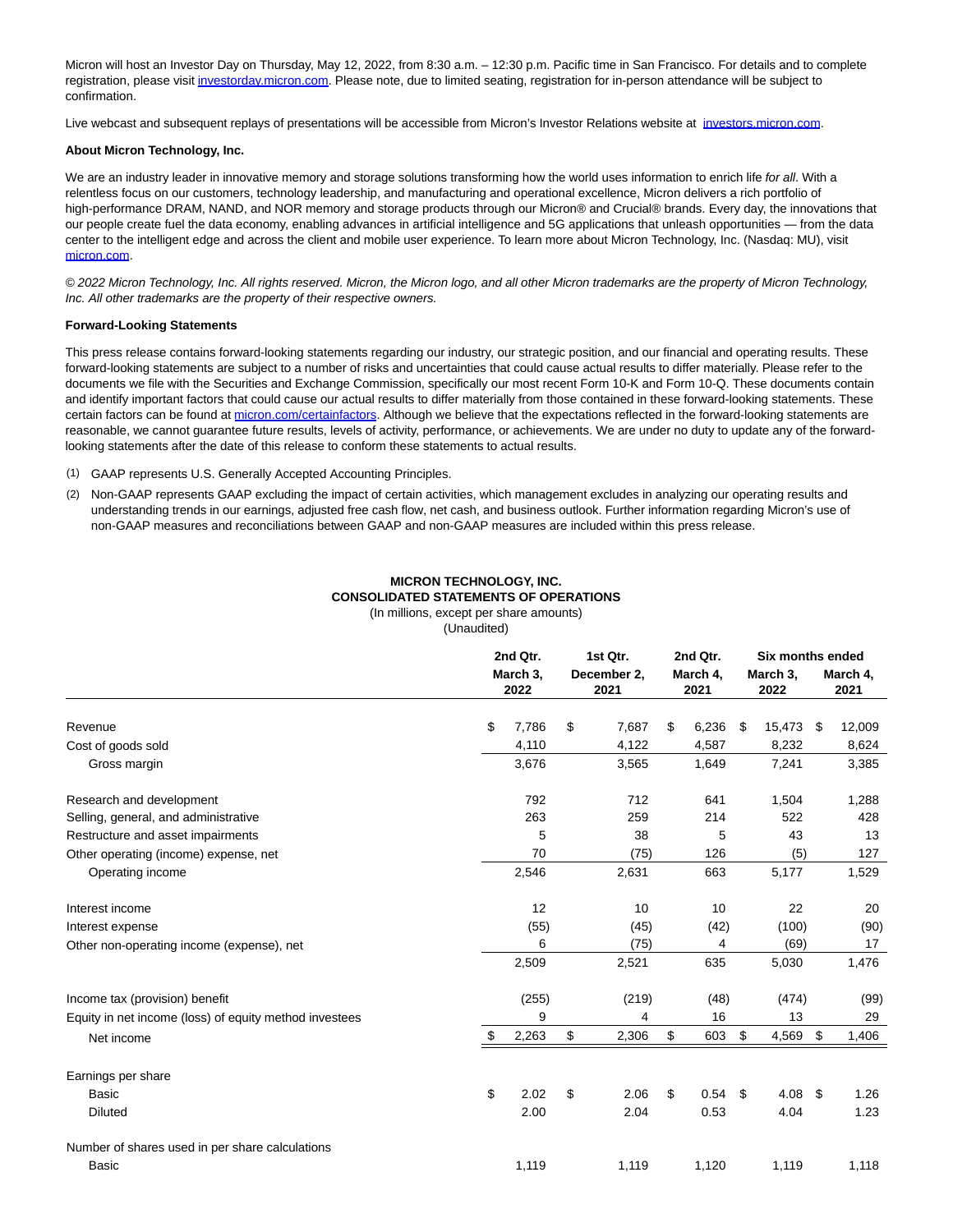### **MICRON TECHNOLOGY, INC. CONSOLIDATED BALANCE SHEETS** (In millions) (Unaudited)

| As of                                         | March 3,<br>2022 | December 2,<br>2021 | September 2,<br>2021 |
|-----------------------------------------------|------------------|---------------------|----------------------|
| <b>Assets</b>                                 |                  |                     |                      |
| Cash and equivalents                          | \$<br>$9,116$ \$ | 8,680 \$            | 7,763                |
| Short-term investments                        | 1,006            | 900                 | 870                  |
| Receivables                                   | 5,384            | 5,250               | 5,311                |
| Inventories                                   | 5,383            | 4,827               | 4,487                |
| Assets held for sale                          | 13               | 13                  | 974                  |
| Other current assets                          | 600              | 521                 | 502                  |
| Total current assets                          | 21,502           | 20,191              | 19,907               |
| Long-term marketable investments              | 1,717            | 1,817               | 1,765                |
| Property, plant, and equipment                | 36,171           | 35,155              | 33,213               |
| Operating lease right-of-use assets           | 587              | 574                 | 551                  |
| Intangible assets                             | 414              | 347                 | 349                  |
| Deferred tax assets                           | 762              | 746                 | 782                  |
| Goodwill                                      | 1,228            | 1,228               | 1,228                |
| Other noncurrent assets                       | 1,315            | 1,188               | 1,054                |
| <b>Total assets</b>                           | \$<br>63,696 \$  | 61,246 \$           | 58,849               |
| <b>Liabilities and equity</b>                 |                  |                     |                      |
| Accounts payable and accrued expenses         | \$<br>$5,650$ \$ | 5,470 \$            | 5,325                |
| Current debt                                  | 123              | 118                 | 155                  |
| Other current liabilities                     | 1,145            | 924                 | 944                  |
| <b>Total current liabilities</b>              | 6,918            | 6,512               | 6,424                |
| Long-term debt                                | 6,953            | 6,904               | 6,621                |
| Noncurrent operating lease liabilities        | 535              | 523                 | 504                  |
| Noncurrent unearned government incentives     | 704              | 767                 | 808                  |
| Other noncurrent liabilities                  | 741              | 632                 | 559                  |
| <b>Total liabilities</b>                      | 15,851           | 15,338              | 14,916               |
| Commitments and contingencies                 |                  |                     |                      |
| Shareholders' equity                          |                  |                     |                      |
| Common stock                                  | 122              | 122                 | 122                  |
| Additional capital                            | 9,816            | 9,564               | 9,453                |
| Retained earnings                             | 43,407           | 41,267              | 39,051               |
| <b>Treasury stock</b>                         | (5,362)          | (4,954)             | (4,695)              |
| Accumulated other comprehensive income (loss) | (138)            | (91)                | 2                    |
| <b>Total equity</b>                           | 47,845           | 45,908              | 43,933               |
| Total liabilities and equity                  | \$<br>63,696 \$  | 61,246 \$           | 58,849               |

### **MICRON TECHNOLOGY, INC. CONSOLIDATED STATEMENTS OF CASH FLOWS** (In millions)

(Unaudited)

| Six months ended                                                                                                                               |    | March 3,<br>2022 | March 4.<br>2021 |  |
|------------------------------------------------------------------------------------------------------------------------------------------------|----|------------------|------------------|--|
| Cash flows from operating activities                                                                                                           |    |                  |                  |  |
| Net income                                                                                                                                     | \$ | 4.569 \$         | 1.406            |  |
| Adjustments to reconcile net income to net cash provided by operating activities<br>Depreciation expense and amortization of intangible assets |    | 3.413            | 3.036            |  |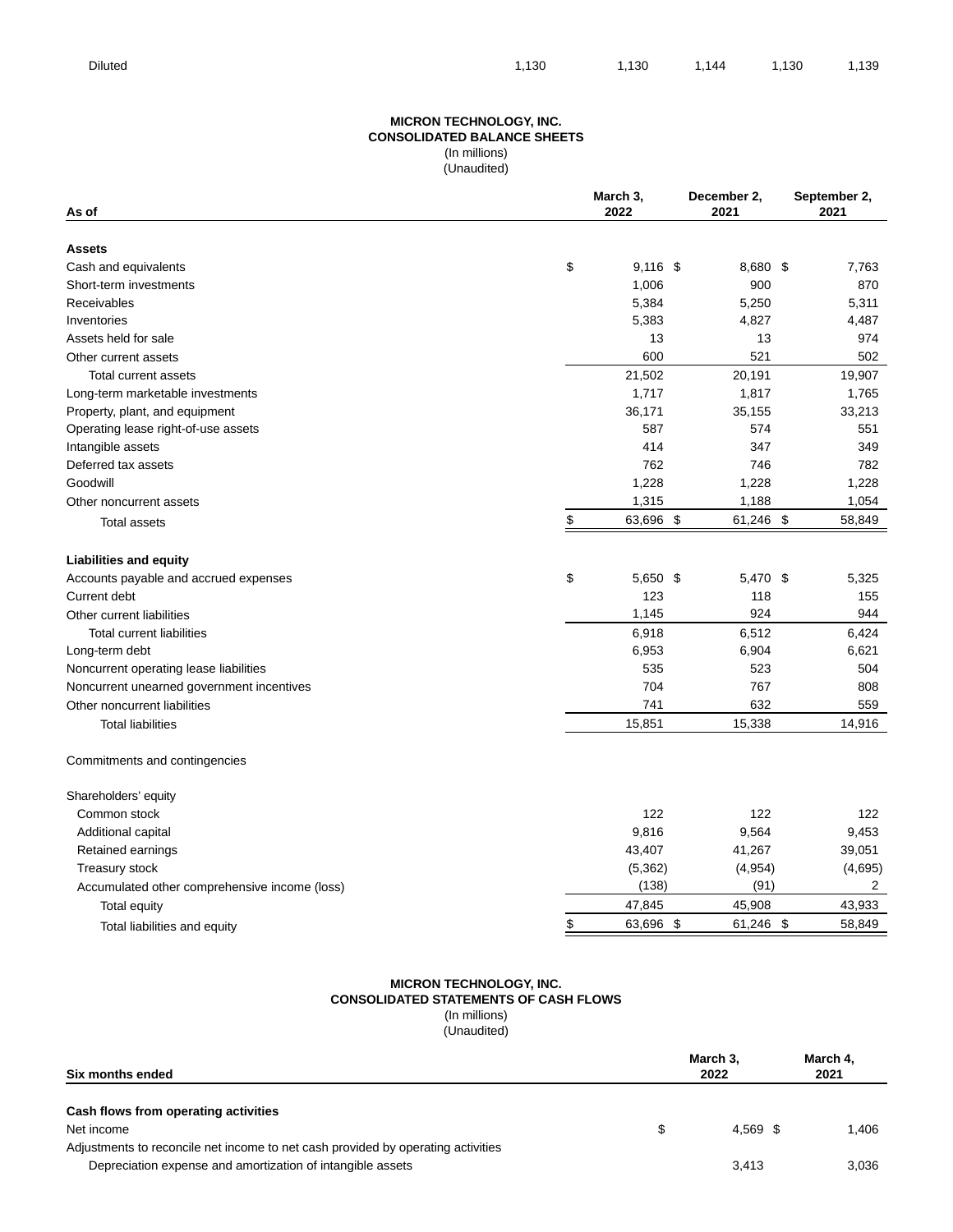| (Gain) loss on debt repurchases and conversions<br>83<br>Change in operating assets and liabilities<br>533<br>Receivables<br>(44)<br>629<br>Inventories<br>(900)<br>Accounts payable and accrued expenses<br>107<br>(777)<br>91<br>Other<br>8<br>7,566<br>5,024<br>Net cash provided by operating activities<br>Cash flows from investing activities<br>Expenditures for property, plant, and equipment<br>(5,876)<br>(5,756)<br>Purchases of available-for-sale securities<br>(922)<br>(1,349)<br>Proceeds from sale of Lehi, Utah fab<br>893<br>Proceeds from maturities of available-for-sale securities<br>631<br>746<br>Proceeds from sales of available-for-sale securities<br>172<br>178<br>66<br>176<br>Proceeds from government incentives<br>(140)<br>31<br>Other<br>(5, 176)<br>(5,974)<br>Net cash provided by (used for) investing activities<br>Cash flows from financing activities<br>Repayments of debt<br>(1,981)<br>(103)<br>Repurchases of common stock - repurchase program<br>(667)<br>Payments of dividends to shareholders<br>(224)<br>Repurchases of common stock - withholdings on employee equity awards<br>(78)<br>(112)<br>Payments on equipment purchase contracts<br>(105)<br>(123)<br>Proceeds from issuance of debt<br>2,000<br>110<br>95<br>Other<br>(979)<br>(209)<br>Net cash provided by (used for) financing activities<br>Effect of changes in currency exchange rates on cash, cash equivalents, and restricted cash<br>(16)<br>43<br>Net increase (decrease) in cash, cash equivalents, and restricted cash<br>1,395<br>(1, 116)<br>7,829<br>7,690<br>Cash, cash equivalents, and restricted cash at beginning of period<br>\$<br>$9,224$ \$<br>6,574<br>Cash, cash equivalents, and restricted cash at end of period | Stock-based compensation | 247 | 189 |
|----------------------------------------------------------------------------------------------------------------------------------------------------------------------------------------------------------------------------------------------------------------------------------------------------------------------------------------------------------------------------------------------------------------------------------------------------------------------------------------------------------------------------------------------------------------------------------------------------------------------------------------------------------------------------------------------------------------------------------------------------------------------------------------------------------------------------------------------------------------------------------------------------------------------------------------------------------------------------------------------------------------------------------------------------------------------------------------------------------------------------------------------------------------------------------------------------------------------------------------------------------------------------------------------------------------------------------------------------------------------------------------------------------------------------------------------------------------------------------------------------------------------------------------------------------------------------------------------------------------------------------------------------------------------------------------------------------------------------------------------------------------|--------------------------|-----|-----|
|                                                                                                                                                                                                                                                                                                                                                                                                                                                                                                                                                                                                                                                                                                                                                                                                                                                                                                                                                                                                                                                                                                                                                                                                                                                                                                                                                                                                                                                                                                                                                                                                                                                                                                                                                                |                          |     |     |
|                                                                                                                                                                                                                                                                                                                                                                                                                                                                                                                                                                                                                                                                                                                                                                                                                                                                                                                                                                                                                                                                                                                                                                                                                                                                                                                                                                                                                                                                                                                                                                                                                                                                                                                                                                |                          |     |     |
|                                                                                                                                                                                                                                                                                                                                                                                                                                                                                                                                                                                                                                                                                                                                                                                                                                                                                                                                                                                                                                                                                                                                                                                                                                                                                                                                                                                                                                                                                                                                                                                                                                                                                                                                                                |                          |     |     |
|                                                                                                                                                                                                                                                                                                                                                                                                                                                                                                                                                                                                                                                                                                                                                                                                                                                                                                                                                                                                                                                                                                                                                                                                                                                                                                                                                                                                                                                                                                                                                                                                                                                                                                                                                                |                          |     |     |
|                                                                                                                                                                                                                                                                                                                                                                                                                                                                                                                                                                                                                                                                                                                                                                                                                                                                                                                                                                                                                                                                                                                                                                                                                                                                                                                                                                                                                                                                                                                                                                                                                                                                                                                                                                |                          |     |     |
|                                                                                                                                                                                                                                                                                                                                                                                                                                                                                                                                                                                                                                                                                                                                                                                                                                                                                                                                                                                                                                                                                                                                                                                                                                                                                                                                                                                                                                                                                                                                                                                                                                                                                                                                                                |                          |     |     |
|                                                                                                                                                                                                                                                                                                                                                                                                                                                                                                                                                                                                                                                                                                                                                                                                                                                                                                                                                                                                                                                                                                                                                                                                                                                                                                                                                                                                                                                                                                                                                                                                                                                                                                                                                                |                          |     |     |
|                                                                                                                                                                                                                                                                                                                                                                                                                                                                                                                                                                                                                                                                                                                                                                                                                                                                                                                                                                                                                                                                                                                                                                                                                                                                                                                                                                                                                                                                                                                                                                                                                                                                                                                                                                |                          |     |     |
|                                                                                                                                                                                                                                                                                                                                                                                                                                                                                                                                                                                                                                                                                                                                                                                                                                                                                                                                                                                                                                                                                                                                                                                                                                                                                                                                                                                                                                                                                                                                                                                                                                                                                                                                                                |                          |     |     |
|                                                                                                                                                                                                                                                                                                                                                                                                                                                                                                                                                                                                                                                                                                                                                                                                                                                                                                                                                                                                                                                                                                                                                                                                                                                                                                                                                                                                                                                                                                                                                                                                                                                                                                                                                                |                          |     |     |
|                                                                                                                                                                                                                                                                                                                                                                                                                                                                                                                                                                                                                                                                                                                                                                                                                                                                                                                                                                                                                                                                                                                                                                                                                                                                                                                                                                                                                                                                                                                                                                                                                                                                                                                                                                |                          |     |     |
|                                                                                                                                                                                                                                                                                                                                                                                                                                                                                                                                                                                                                                                                                                                                                                                                                                                                                                                                                                                                                                                                                                                                                                                                                                                                                                                                                                                                                                                                                                                                                                                                                                                                                                                                                                |                          |     |     |
|                                                                                                                                                                                                                                                                                                                                                                                                                                                                                                                                                                                                                                                                                                                                                                                                                                                                                                                                                                                                                                                                                                                                                                                                                                                                                                                                                                                                                                                                                                                                                                                                                                                                                                                                                                |                          |     |     |
|                                                                                                                                                                                                                                                                                                                                                                                                                                                                                                                                                                                                                                                                                                                                                                                                                                                                                                                                                                                                                                                                                                                                                                                                                                                                                                                                                                                                                                                                                                                                                                                                                                                                                                                                                                |                          |     |     |
|                                                                                                                                                                                                                                                                                                                                                                                                                                                                                                                                                                                                                                                                                                                                                                                                                                                                                                                                                                                                                                                                                                                                                                                                                                                                                                                                                                                                                                                                                                                                                                                                                                                                                                                                                                |                          |     |     |
|                                                                                                                                                                                                                                                                                                                                                                                                                                                                                                                                                                                                                                                                                                                                                                                                                                                                                                                                                                                                                                                                                                                                                                                                                                                                                                                                                                                                                                                                                                                                                                                                                                                                                                                                                                |                          |     |     |
|                                                                                                                                                                                                                                                                                                                                                                                                                                                                                                                                                                                                                                                                                                                                                                                                                                                                                                                                                                                                                                                                                                                                                                                                                                                                                                                                                                                                                                                                                                                                                                                                                                                                                                                                                                |                          |     |     |
|                                                                                                                                                                                                                                                                                                                                                                                                                                                                                                                                                                                                                                                                                                                                                                                                                                                                                                                                                                                                                                                                                                                                                                                                                                                                                                                                                                                                                                                                                                                                                                                                                                                                                                                                                                |                          |     |     |
|                                                                                                                                                                                                                                                                                                                                                                                                                                                                                                                                                                                                                                                                                                                                                                                                                                                                                                                                                                                                                                                                                                                                                                                                                                                                                                                                                                                                                                                                                                                                                                                                                                                                                                                                                                |                          |     |     |
|                                                                                                                                                                                                                                                                                                                                                                                                                                                                                                                                                                                                                                                                                                                                                                                                                                                                                                                                                                                                                                                                                                                                                                                                                                                                                                                                                                                                                                                                                                                                                                                                                                                                                                                                                                |                          |     |     |
|                                                                                                                                                                                                                                                                                                                                                                                                                                                                                                                                                                                                                                                                                                                                                                                                                                                                                                                                                                                                                                                                                                                                                                                                                                                                                                                                                                                                                                                                                                                                                                                                                                                                                                                                                                |                          |     |     |
|                                                                                                                                                                                                                                                                                                                                                                                                                                                                                                                                                                                                                                                                                                                                                                                                                                                                                                                                                                                                                                                                                                                                                                                                                                                                                                                                                                                                                                                                                                                                                                                                                                                                                                                                                                |                          |     |     |
|                                                                                                                                                                                                                                                                                                                                                                                                                                                                                                                                                                                                                                                                                                                                                                                                                                                                                                                                                                                                                                                                                                                                                                                                                                                                                                                                                                                                                                                                                                                                                                                                                                                                                                                                                                |                          |     |     |
|                                                                                                                                                                                                                                                                                                                                                                                                                                                                                                                                                                                                                                                                                                                                                                                                                                                                                                                                                                                                                                                                                                                                                                                                                                                                                                                                                                                                                                                                                                                                                                                                                                                                                                                                                                |                          |     |     |
|                                                                                                                                                                                                                                                                                                                                                                                                                                                                                                                                                                                                                                                                                                                                                                                                                                                                                                                                                                                                                                                                                                                                                                                                                                                                                                                                                                                                                                                                                                                                                                                                                                                                                                                                                                |                          |     |     |
|                                                                                                                                                                                                                                                                                                                                                                                                                                                                                                                                                                                                                                                                                                                                                                                                                                                                                                                                                                                                                                                                                                                                                                                                                                                                                                                                                                                                                                                                                                                                                                                                                                                                                                                                                                |                          |     |     |
|                                                                                                                                                                                                                                                                                                                                                                                                                                                                                                                                                                                                                                                                                                                                                                                                                                                                                                                                                                                                                                                                                                                                                                                                                                                                                                                                                                                                                                                                                                                                                                                                                                                                                                                                                                |                          |     |     |
|                                                                                                                                                                                                                                                                                                                                                                                                                                                                                                                                                                                                                                                                                                                                                                                                                                                                                                                                                                                                                                                                                                                                                                                                                                                                                                                                                                                                                                                                                                                                                                                                                                                                                                                                                                |                          |     |     |
|                                                                                                                                                                                                                                                                                                                                                                                                                                                                                                                                                                                                                                                                                                                                                                                                                                                                                                                                                                                                                                                                                                                                                                                                                                                                                                                                                                                                                                                                                                                                                                                                                                                                                                                                                                |                          |     |     |

### **MICRON TECHNOLOGY, INC. NOTES** (Unaudited)

#### **Lehi, Utah Fab and 3D XPoint**

In the second quarter of 2021, we updated our portfolio strategy to further strengthen our focus on memory and storage innovations for the data center market. In connection therewith, we determined that there was insufficient market validation to justify the ongoing investments required to commercialize 3D XPoint at scale. Accordingly, we ceased development of 3D XPoint technology and engaged in discussions with potential buyers for the sale of our facility located in Lehi that was dedicated to 3D XPoint production. As a result, we classified the property, plant, and equipment as held for sale and ceased depreciating the assets. On June 30, 2021, we announced a definitive agreement to sell our Lehi facility to Texas Instruments Incorporated ("TI") and closed the sale on October 22, 2021.

In the first quarter of 2022, we received \$893 million from TI for the sale of the Lehi facility and disposed of \$918 million of net assets, consisting primarily of property, plant, and equipment of \$921 million; \$55 million of other assets, consisting primarily of a receivable for reimbursement of property taxes, equipment spare parts, and raw materials; and \$58 million of liabilities, consisting primarily of a finance lease obligation. As a result of the disposition of the Lehi facility, we recognized a loss of \$23 million included in restructure and asset impairments in the first quarter of 2022.

In the third quarter of 2021, we recognized a charge of \$435 million included in restructure and asset impairments in connection with the definitive agreement with TI (and a tax benefit of \$104 million included in income tax (provision) benefit) to write down the assets held for sale to the expected consideration, net of estimated selling costs. In the second quarter of 2021, we also recognized a charge of \$49 million in cost of goods sold to write down 3D XPoint inventory in connection with our decision to cease further development of this technology.

## **Debt Activity**

On November 1, 2021, we issued in a public offering \$1.00 billion in principal amount of 2.703% senior notes due 2032 (green bonds), \$500 million in principal amount of 3.366% senior notes due 2041, and \$500 million in principal amount of 3.477% senior notes due 2051, and received aggregate net proceeds of \$1.99 billion.

On November 17, 2021, we redeemed \$1.25 billion in principal amount of our 2.497% senior notes due 2023 and \$600 million in principal amount of our 4.640% senior notes due 2024 for \$1.93 billion in cash and recognized a non-operating loss of \$83 million.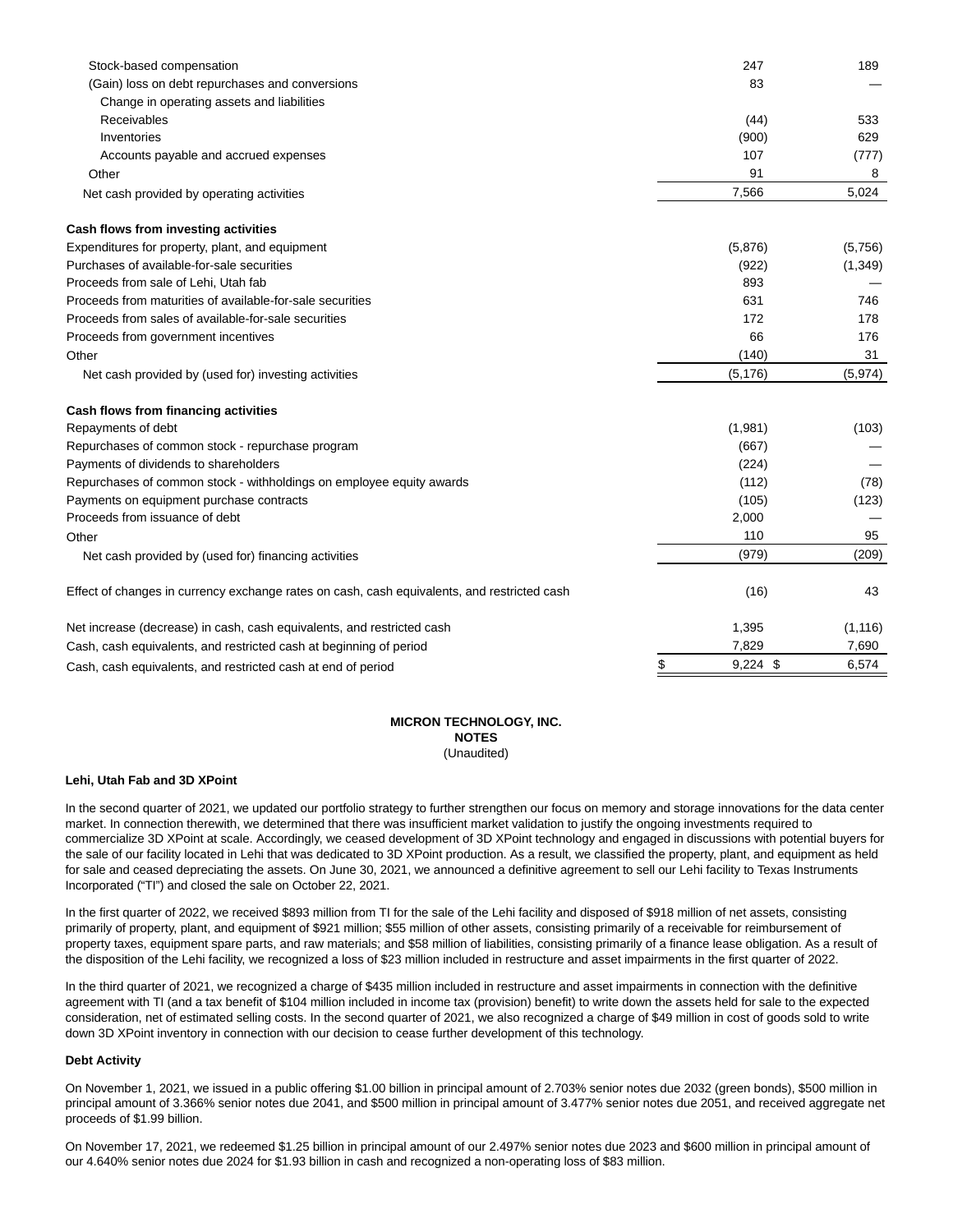# **MICRON TECHNOLOGY, INC. RECONCILIATION OF GAAP TO NON-GAAP MEASURES**

(In millions, except per share amounts)

|                                                               | 2nd Qtr.<br>March 3,<br>2022 | 1st Qtr.<br>December 2,<br>2021 | 2nd Qtr.<br>March 4,<br>2021 |
|---------------------------------------------------------------|------------------------------|---------------------------------|------------------------------|
| <b>GAAP gross margin</b>                                      | \$<br>$3,676$ \$             | $3,565$ \$                      | 1,649                        |
| Stock-based compensation                                      | 44                           | 43                              | 57                           |
| Inventory accounting policy change to FIFO                    |                              |                                 | 133                          |
| Change in inventory cost absorption                           |                              |                                 | 160                          |
| 3D XPoint inventory write-down                                |                              |                                 | 49                           |
| Other                                                         | 4                            | 8                               | 6                            |
| Non-GAAP gross margin                                         | \$<br>$3,724$ \$             | 3,616 \$                        | 2,054                        |
| <b>GAAP operating expenses</b>                                | \$<br>$1,130$ \$             | 934 \$                          | 986                          |
| Stock-based compensation                                      | (75)                         | (73)                            | (55)                         |
| Patent license charges                                        |                              |                                 | (128)                        |
| Restructure and asset impairments                             | (5)                          | (38)                            | (5)                          |
| Other                                                         | (76)                         | 68                              | (1)                          |
| <b>Non-GAAP operating expenses</b>                            | \$<br>974 \$                 | 891 \$                          | 797                          |
| <b>GAAP operating income</b>                                  | \$<br>2,546 \$               | $2,631$ \$                      | 663                          |
| Stock-based compensation                                      | 119                          | 116                             | 112                          |
| Inventory accounting policy change to FIFO                    |                              |                                 | 133                          |
| Change in inventory cost absorption                           |                              |                                 | 160                          |
| 3D XPoint inventory write-down                                |                              |                                 | 49                           |
| Patent license charges                                        |                              |                                 | 128                          |
| Restructure and asset impairments                             | 5                            | 38                              | 5                            |
| Other                                                         | 80                           | (60)                            | 7                            |
| Non-GAAP operating income                                     | \$<br>$2,750$ \$             | $2,725$ \$                      | 1,257                        |
| <b>GAAP</b> net income                                        | \$<br>$2,263$ \$             | $2,306$ \$                      | 603                          |
| Stock-based compensation                                      | 119                          | 116                             | 112                          |
| Inventory accounting policy change to FIFO                    |                              |                                 | 133                          |
| Change in inventory cost absorption                           |                              |                                 | 160                          |
| 3D XPoint inventory write-down                                |                              |                                 | 49                           |
| Patent license charges                                        |                              |                                 | 128                          |
| Restructure and asset impairments                             | 5                            | 38                              | 5                            |
| Amortization of debt discount and other costs                 | 8                            | 9                               | 8                            |
| (Gain) loss on debt repurchases and conversions               |                              | 83                              |                              |
| Other                                                         | 80                           | (60)                            | 7                            |
| Estimated tax effects of above and other tax adjustments      | (31)                         | (21)                            | (77)                         |
| Non-GAAP net income                                           | \$<br>2,444 \$               | 2,471 \$                        | 1,128                        |
| GAAP weighted-average common shares outstanding - Diluted     | 1,130                        | 1,130                           | 1,144                        |
| Adjustment for stock-based compensation                       | 13                           | 11                              | 10                           |
| Non-GAAP weighted-average common shares outstanding - Diluted | 1,143                        | 1,141                           | 1,154                        |
| GAAP diluted earnings per share                               | \$<br>$2.00$ \$              | $2.04$ \$                       | 0.53                         |
| Effects of the above adjustments                              | 0.14                         | 0.12                            | 0.45                         |
| Non-GAAP diluted earnings per share                           | \$<br>$2.14$ \$              | $2.16$ \$                       | 0.98                         |

### **RECONCILIATION OF GAAP TO NON-GAAP MEASURES, Continued**

| 2nd Qtr. | 1st Qtr.    | 2nd Qtr. |
|----------|-------------|----------|
| March 3, | December 2, | March 4, |
| 2022     | 2021        | 2021     |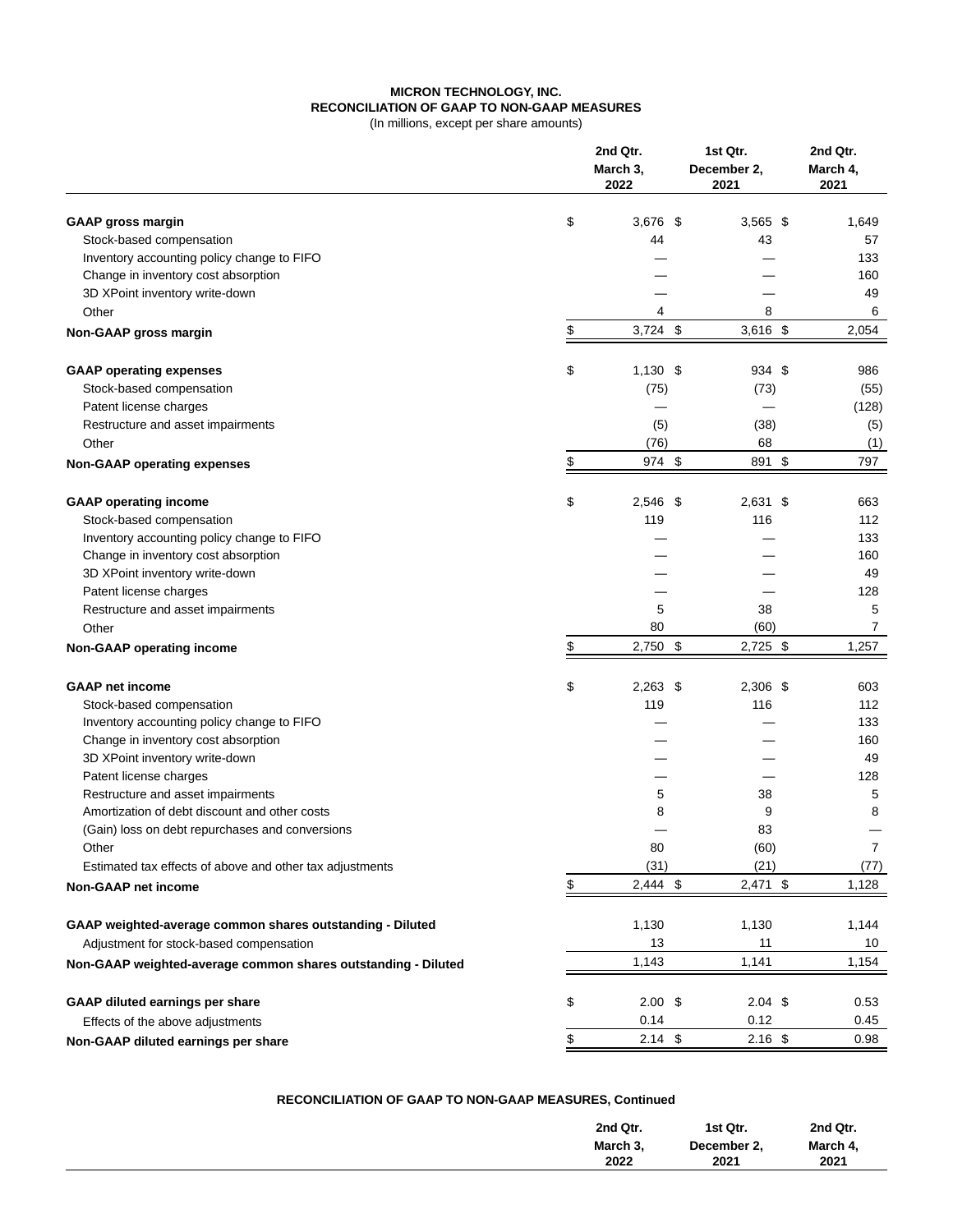| GAAP net cash provided by operating activities        | \$<br>$3.628$ \$ | $3.938$ \$ | 3,057   |
|-------------------------------------------------------|------------------|------------|---------|
| Expenditures for property, plant, and equipment       | (2,611)          | (3,265)    | (3,018) |
| Proceeds from sales of property, plant, and equipment | 27               | 21         | 18      |
| Payments on equipment purchase contracts              | (27)             | (78)       | (26)    |
| Amounts funded by partners                            | 11               | 55         | 143     |
| Investments in capital expenditures, net              | (2,600)          | (3,267)    | (2,883) |
| Adjusted free cash flow                               | $1.028$ \$       | 671        | 174     |

| As of                                  | March 3,<br>2022  | December 2,<br>2021 | September 2,<br>2021 |
|----------------------------------------|-------------------|---------------------|----------------------|
| Cash and short-term investments        | \$<br>$10.122$ \$ | $9,580$ \$          | 8,633                |
| Current and noncurrent restricted cash | 108               | 83                  | 66                   |
| Long-term marketable investments       | 1.717             | 1,817               | 1,765                |
| Current and long-term debt             | (7,076)           | (7,022)             | (6,776)              |
| Net cash                               | 4,871 \$          | $4,458$ \$          | 3,688                |

The tables above reconcile GAAP to non-GAAP measures of gross margin, operating expenses, operating income, net income, diluted shares, diluted earnings per share, adjusted free cash flow, and net cash. The non-GAAP adjustments above may or may not be infrequent or nonrecurring in nature, but are a result of periodic or non-core operating activities. We believe this non-GAAP information is helpful in understanding trends and in analyzing our operating results and earnings. We are providing this information to investors to assist in performing analysis of our operating results. When evaluating performance and making decisions on how to allocate our resources, management uses this non-GAAP information and believes investors should have access to similar data when making their investment decisions. We believe these non-GAAP financial measures increase transparency by providing investors with useful supplemental information about the financial performance of our business, enabling enhanced comparison of our operating results between periods and with peer companies. The presentation of these adjusted amounts varies from amounts presented in accordance with U.S. GAAP and therefore may not be comparable to amounts reported by other companies. Our management excludes the following items in analyzing our operating results and understanding trends in our earnings:

- Stock-based compensation;
- Flow-through of business acquisition-related inventory adjustments;
- Acquisition-related costs;
- Employee severance;
- Gains and losses from settlements and patent license charges;
- Restructure and asset impairments;
- Amortization of debt discount and other costs:
- Gains and losses from debt repurchases and conversions;
- Gains and losses from business acquisition activities;
- Initial impact of inventory accounting policy change to FIFO and change in inventory cost absorption in the second quarter of 2021; and
- The estimated tax effects of above, non-cash changes in net deferred income taxes, assessments of tax exposures, certain tax matters related to prior fiscal periods, and significant changes in tax law.

Non-GAAP diluted shares are adjusted for the impact of additional shares resulting from the exclusion of stock-based compensation from non-GAAP income.

| <b>FQ3-22</b>                    | <b>GAAP Outlook</b>               | <b>Adjustments</b> | <b>Non-GAAP Outlook</b>           |
|----------------------------------|-----------------------------------|--------------------|-----------------------------------|
| Revenue                          | \$8.7 billion $\pm$ \$200 million |                    | \$8.7 billion $\pm$ \$200 million |
| Gross margin                     | $47.0\% \pm 1\%$                  | $1\%$ A            | $48.0\% \pm 1\%$                  |
| Operating expenses               | $$1.13$ billion $±$ \$25 million  | \$80 million B     | \$1.05 billion $\pm$ \$25 million |
| Diluted earnings per share $(1)$ | $$2.33 \pm $0.10$                 | \$0.13 A, B, C     | $$2.46 \pm $0.10$                 |

# **MICRON TECHNOLOGY, INC. RECONCILIATION OF GAAP TO NON-GAAP OUTLOOK**